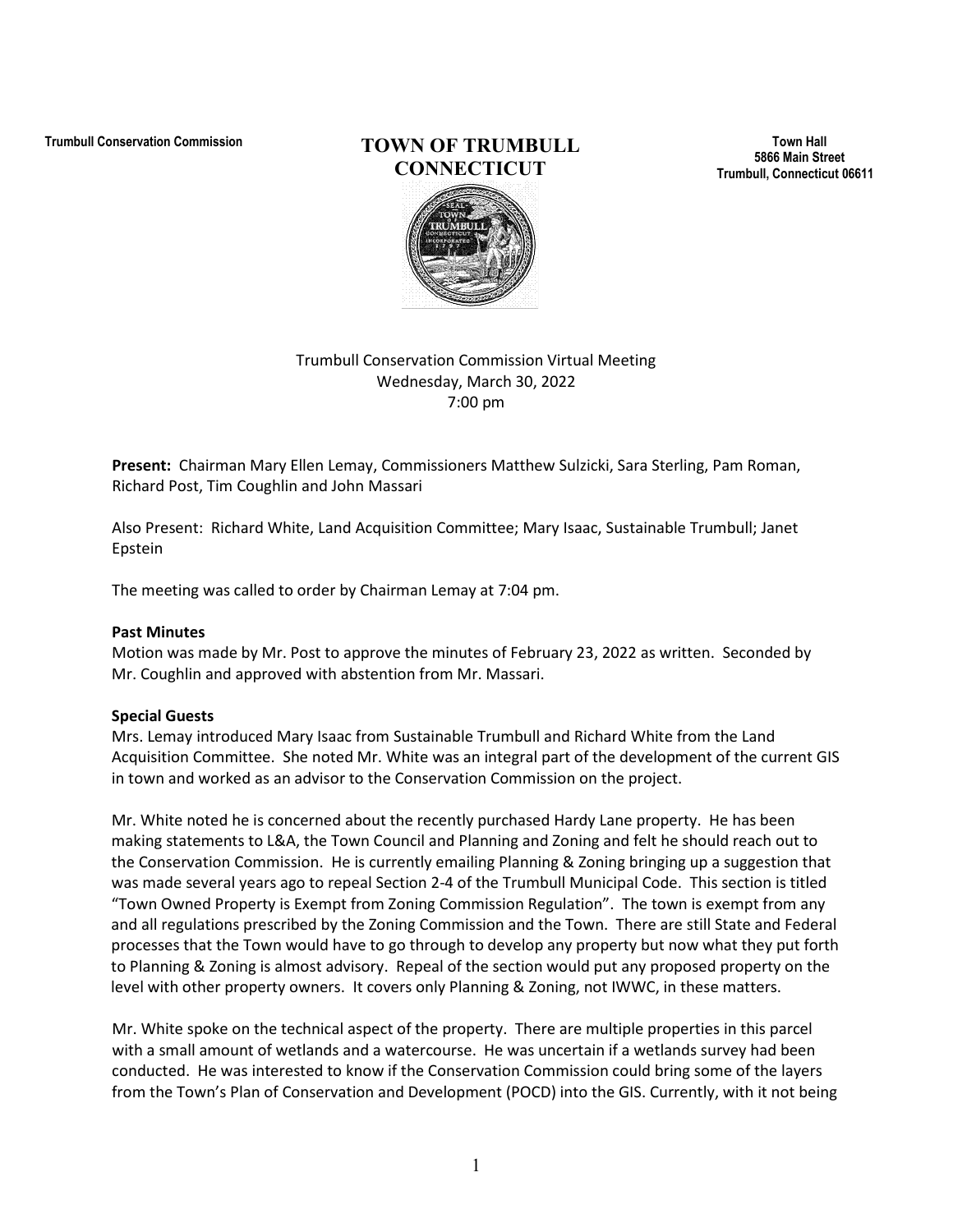in a web-mapping environment, it is difficult to see what the POCD recommends. This inclusion would allow the residents to bring up maps that highlight the POCD. An update to the POCD will be done shortly and it would be easy to recommend the writer include a recommendation to publish the information in the document to the GIS. He noted there is significant slope on the back side of the property. He understands this is one of the possible sites for future development and would hope the town would give consideration to the wetlands and the watercourse on the parcel. He also discussed proposed parking on the property noting 200 spaces may not be appropriate with regards to the amount and type of pavement as well as run-off. He feels the town should have a community center, an aquatics facility and senior center but he is concerned about this property because of its connection to the Pequonnock, the steep slope and the drainage from the property.

Discussion was held regarding the Conservation Commission's stand on projects such as this and the roofs being replaced on some of the schools. Would the Commission take the opportunity to improve the operational efficiency of these buildings in the long run and do the right thing for conservation.

He showed some of the technologies available that might want to be considered. Questioned if the Conservation Commission would be recommending more than a Phase I site assessment of this property if there is significant development on it, or anywhere in town. He hopes the town is careful with the property since it connects directly to the Pequonnock. Contamination and erosion should be concerns with any development. Mrs. Lemay questioned if there was a deed to preserve it as open space when it was purchased because it is adjacent to the Pequonnock River Valley. Specifics were unknown other than a general reason to protect it from high density development of any kind.

Discussion was held regarding the use of the property as part of the trail system. The steep slope presents a problem with this consideration. Tree clearing and erosion may be a problem also. Mrs. Lemay noted the Natural Resource Inventory showed tree clearing along the top of the ridge line/slope on property similar to the Hardy Lane parcel with significant erosion in that area. She noted they are trying to update the Zoning regulations to include riparian protection for developments. This is a perfect example of a riparian area and a sensitive watershed area. The Hardy Lane parcel and the Trumbull Center building plan, which has the project within 25 feet of the Pequonnock River, are not acceptable today because of the changes in precipitation and the volume of water in the area. Traffic concerns and pedestrian sidewalks were discussed.

Mrs. Lemay questioned who she should contact regarding these concerns and should she wait until there are more details on the project. Mr. White likes the idea of putting town building projects under Planning & Zoning. The proposal a few years ago to remove that section from the Municipal Code was the right thing to do. The Conservation Commission could show the developers how to do things correctly. With its proximity to the Pequonnock and steep slope landscape, it allows the Conservation Commission to weigh in. Other uses for the property were discussed including splitting the parcel and selling it with deed restrictions, giving the steep slope to the State as part of the Pequonnock River Valley, using it as a Nature Center but connectivity to the trail is not feasible. It was questioned who has legal control over the properties; the town would have this control.

Mr. Massari spoke on pollution with the watercourse that runs through the area into the Pequonnock River. The State has looked into the orange water that occurs after it runs through the town maintenance area and have found it to be an iron bacteria.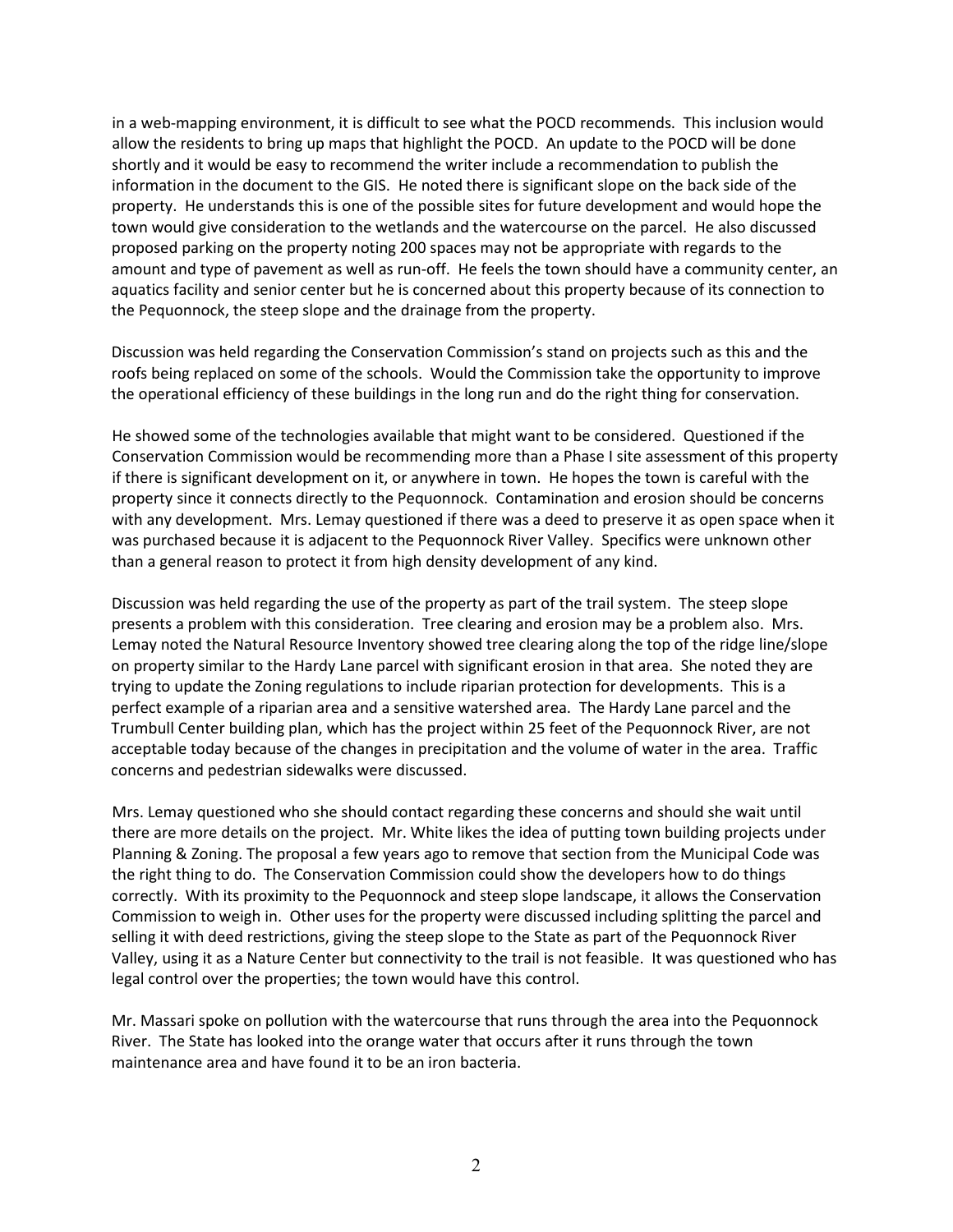Mrs. Lemay thought it was a concern that town projects do not fall under the watchful eye that other projects do in town. She noted the Commission will discuss this as a general recommendation for the Municipal Code and requested language/bullet points they could use to incorporate in the statement.

Mrs. Isaac noted nothing has been decided on the Hardy Lane parcel as far as its use. It is 25-26 acres with only 11 buildable. The center being proposed is approximately 6 acres. All concerns are important to note including the possibility of high-density construction. She felt that all of the committees need to work together to make sure whatever happens is best for the town and that it doesn't impede environmental concerns. Please bring any concerns or thoughts to the various building committees. She was concerned about the orange water and will contact Mr. Estrada regarding this. Mrs. Lemay will ask the Town to restart the water testing in the Pequonnock River to define hot spots.

#### **New Business**

1. Letter to Planning and Zoning Regarding Zoning Upgrades – Mrs. Lemay noted the letter was sent to Rob Librandi, the Town Planner, asking to be on the Planning & Zoning agenda for their next meeting to discuss State Law 21-29 and recommendations for changes in the Zoning regs. At least half of the narratives have been written and are currently in the proposed regulations that have not been approved. She would like to have the recommendations approved and added to the regs. Mr. Silber felt the changes would be voted on and added to the specific Zoning regulations.

Mrs. Lemay shared the letter with a new director at METROCOG (Council of Government which includes Fairfield, Easton, Trumbull, Bridgeport, Stratford and Monroe) and will have a meeting with her and others to talk specifically about this new law and the need for assistance from the Council to have it included in all the towns' regulations they oversee.

Enforcement was discussed. No enforcement is really a violation of the public trust. Residents are trusting the land-use boards to do their job and oversee developments and applications that come in to them and expect them to follow Inland Wetlands and Zoning laws. With these new regulations, it will give a better basis for controlling development in some ways. Discussion was held regarding the housing development on Daniels Farm Road regarding compliance with regulations. Mrs. Sterling questioned, if this is the moment to work with Planning & Zoning and bring these pieces in, should the Commission take advantage of this to put in penalties on the requirements. It was noted that, with the developer's bond with the town, money is held to make sure the developer meets the parameters of the town engineers. Mrs. Isaac noted this may be the opportunity to put Inland Wetlands and Conservation Commission back into the mix and have oversight in a proactive way. Ms. Epstein spoke on the experience with a Pinewood Lake resident who was in violation.

2. Town Survey – Mrs. Sterling noted the survey will be released on April 1. Information has been distributed through many venues including posters in various locations in the park system, links on social media through the Conservation Commission, Sustainable Trumbull and town website. Articles have been written for the Trumbull Times and the Patch. Various members of the Commission and community will be posting on social media to other town groups. The survey will be available for two weeks. After that time, Mrs. Sterling will review and present the results including some interesting facts. Thank you to Mr. Massari for printing the posters.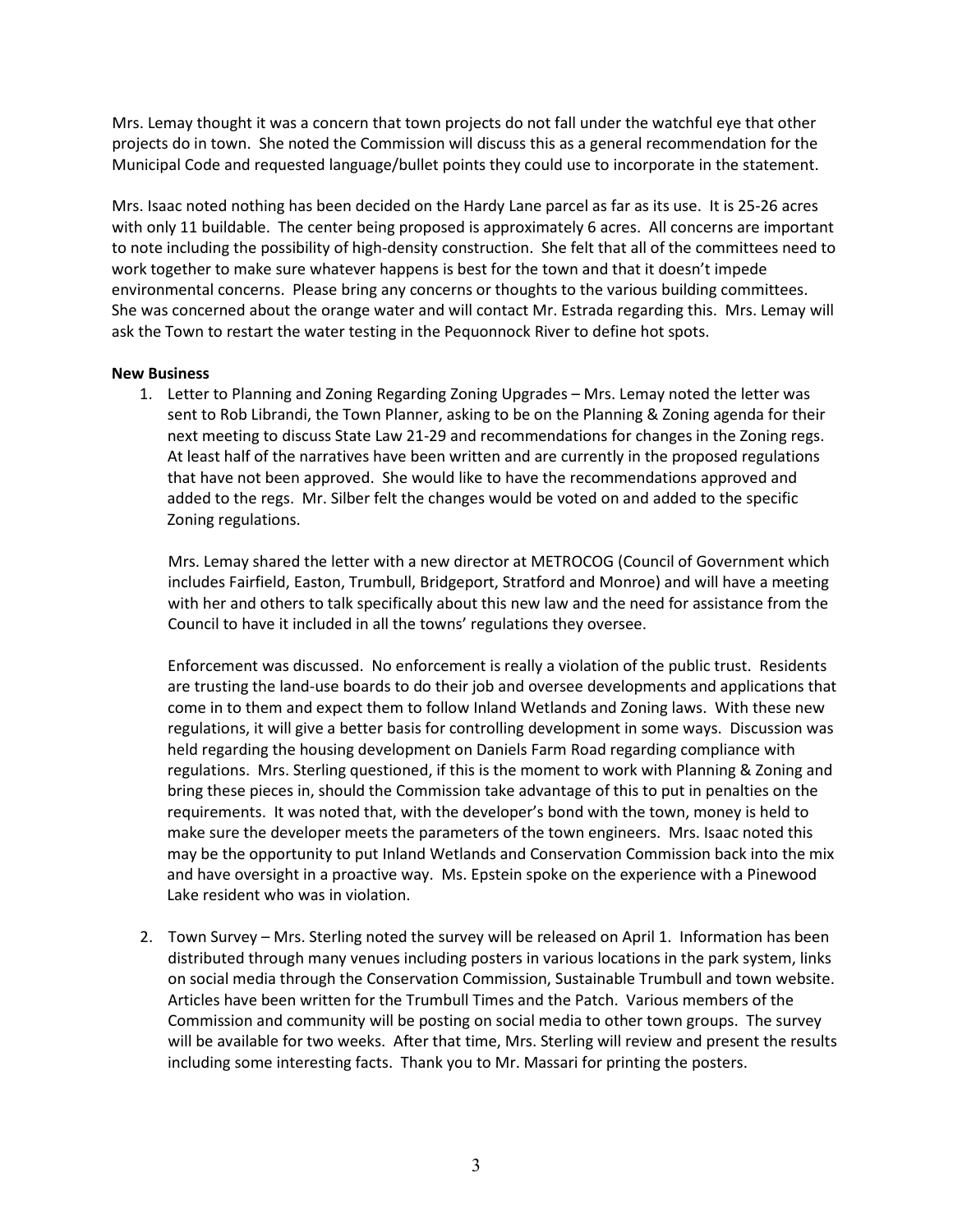- 3. Native Plant Recommendations for Trumbull Mrs. Roman reviewed the updated document which included recommendations from last month's meeting. Mrs. Lemay would like to share this document with Inland Wetlands and integrate it into the Zoning regulations for the landscape designs that are presented with the applications. This document will be on the website of the Conservation Commission and Sustainable CT. It was also suggested a printed copy or a QR code be available at point of purchases to help with making decisions when individuals are at the nursery. Recommendations were discussed with regard to a fourth page which would be necessary, if printed. It was also suggested to be included with permit applications for reference.
- 4. A Thousand Trees for Trumbull w/Sustainable Trumbull Team Mrs. Lemay noted she is working with Sustainable Trumbull on outreach with the brochure. Final edits are being made. She requested \$3,000 in her town budget for next fiscal year. During her budget review, discussion was held regarding a tree replacement program in town (part of the Tree Management Plan written by the Commission) and what type of budget would be required. A \$10,000 budget was proposed and forwarded to the Board of Finance and Town Council for approval. Lengthy discussion was held regarding the program including who would be responsible for planting and after care for one year (town employees, volunteers, separate entity set up), where would they be planted and how to make that decision and prioritization of plantings. Mr. Coughlin noted an operational plan needs to be developed which would include all aspects of the project. The amount of trees available to plant would depend on the above listed aspects of the program as it could cost approximately \$400-\$500 per tree.

Mrs. Lemay spoke on the Tree City USA designation and how the implementation of the Tree Management Plan would help to secure this designation. The State Forester has been contacted who will help with this designation during the year.

- 5. Sustainable CT will be presenting a program at Midddlebrook Elementary School for the fifth graders on trees. This includes Ryan Romeo who has put together a power point on the importance of trees. The Bartlett Tree Company will also be included and has donated 100 trees to be given away that day.
- 6. The community garden expansion project is being tabled at this time. Trumbull residents need to be engaged in the project for it to work. Sustainable Trumbull is meeting with the First Selectman to discuss this expansion and the possibility of touring the Westport gardens.
- 7. Ms. Epstein indicated, if the Conservation Commission would like to use her grant contribution and partner with Sustainable CT, she can give a year's worth of trees in value. The Nature Center would be the holder of the grant. The trees purchased could be held at the Nature Center where there are individuals who can take care of them until they are planted. There needs to be outside donations which would also raise public awareness of the program.
- 8. Mrs. Lemay shared upcoming events with the Commission including a program on April 8 presented by Mrs. Roman regarding invasive removal and restoration.

# **Old Business**

1. Updates on IWWC Applications – Mr. Post noted there were no concerns with the two applications in question.